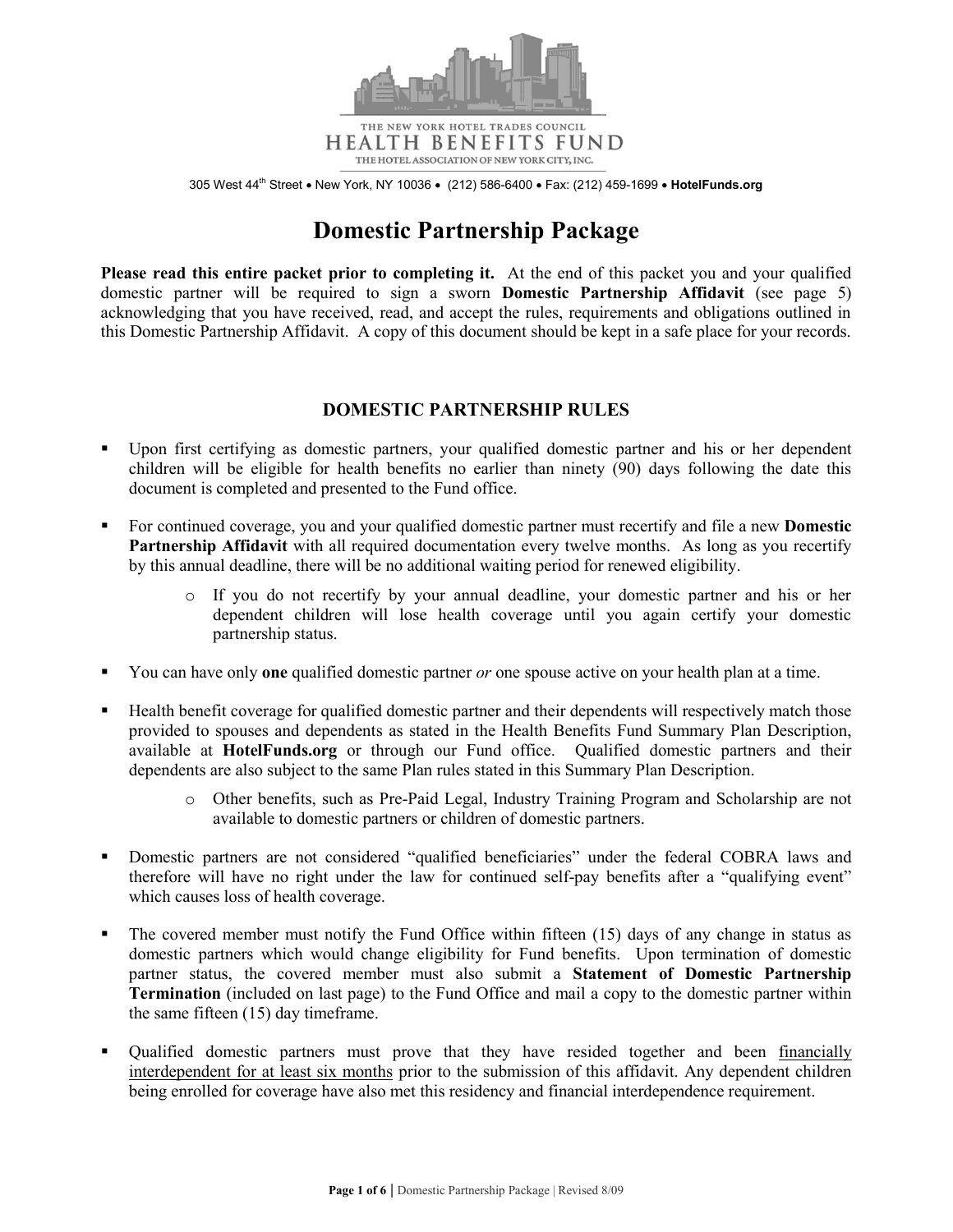| DOMESTIC PARTNER ENROLLMENT FORM                                                                                                                                                                                                                                                                                                                                                                                                                                                                                                                 |                                        |                                     |                                                                                                                                                                           |                                      |                            |                                 |                 |                                                            |  |  |
|--------------------------------------------------------------------------------------------------------------------------------------------------------------------------------------------------------------------------------------------------------------------------------------------------------------------------------------------------------------------------------------------------------------------------------------------------------------------------------------------------------------------------------------------------|----------------------------------------|-------------------------------------|---------------------------------------------------------------------------------------------------------------------------------------------------------------------------|--------------------------------------|----------------------------|---------------------------------|-----------------|------------------------------------------------------------|--|--|
| To enroll a qualified domestic partner and his or her eligible dependents for benefit coverage, the covered member and domestic partner must<br>appear personally at the Health Benefits Fund office. The Domestic Partnership Affidavit and all required documents must be received and<br>approved by the Fund office before enrollment can be accepted. Each dependent's original birth certificate must be presented to the Fund<br>office. Dependents must reside at the same address as the covered member and qualified domestic partner. |                                        |                                     |                                                                                                                                                                           |                                      |                            |                                 |                 |                                                            |  |  |
|                                                                                                                                                                                                                                                                                                                                                                                                                                                                                                                                                  |                                        |                                     |                                                                                                                                                                           | <b>COVERED MEMBER INFORMATION:</b>   |                            |                                 |                 |                                                            |  |  |
| <b>FIRST NAME</b>                                                                                                                                                                                                                                                                                                                                                                                                                                                                                                                                |                                        | MI                                  | SOCIAL SECURITY NUMBER<br><b>LAST NAME</b>                                                                                                                                |                                      |                            |                                 |                 |                                                            |  |  |
| <b>ADDRESS</b>                                                                                                                                                                                                                                                                                                                                                                                                                                                                                                                                   |                                        |                                     |                                                                                                                                                                           | <b>CITY</b>                          |                            |                                 | <b>ST</b>       | ZIP CODE                                                   |  |  |
|                                                                                                                                                                                                                                                                                                                                                                                                                                                                                                                                                  |                                        |                                     |                                                                                                                                                                           | <b>DOMESTIC PARTNER INFORMATION:</b> |                            |                                 |                 |                                                            |  |  |
| <b>FIRST NAME</b>                                                                                                                                                                                                                                                                                                                                                                                                                                                                                                                                |                                        | MI<br><b>LAST NAME</b>              |                                                                                                                                                                           |                                      |                            | SOCIAL SECURITY NUMBER          |                 |                                                            |  |  |
| DATE OF BIRTH                                                                                                                                                                                                                                                                                                                                                                                                                                                                                                                                    | <b>GENDER</b><br>$\Box$ Female<br>Male |                                     |                                                                                                                                                                           |                                      |                            | <b>Currently Enrolled</b>       |                 |                                                            |  |  |
| <b>ADDRESS</b>                                                                                                                                                                                                                                                                                                                                                                                                                                                                                                                                   |                                        |                                     |                                                                                                                                                                           | <b>CITY</b>                          |                            |                                 | <b>ST</b>       | ZIP CODE                                                   |  |  |
|                                                                                                                                                                                                                                                                                                                                                                                                                                                                                                                                                  |                                        |                                     | <b>COORDINATION OF BENEFITS: DOMESTIC PARTNER'S WORKPLACE &amp; HEALTH INSURER</b><br>A copy of the health insurer's identification card must be supplied, if applicable. |                                      |                            |                                 |                 |                                                            |  |  |
| WORKPLACE WHERE ABOVE DOMESTIC PARTNER IS/WAS EMPLOYED                                                                                                                                                                                                                                                                                                                                                                                                                                                                                           |                                        |                                     |                                                                                                                                                                           |                                      | WORKPLACE TELEPHONE NUMBER |                                 |                 |                                                            |  |  |
| ADDRESS OF ABOVE WORKPLACE                                                                                                                                                                                                                                                                                                                                                                                                                                                                                                                       |                                        |                                     |                                                                                                                                                                           | <b>CITY</b>                          |                            |                                 | <b>ST</b>       | ZIP CODE                                                   |  |  |
| HEALTH INSURER OF ABOVE DOMESTIC PARTNER                                                                                                                                                                                                                                                                                                                                                                                                                                                                                                         |                                        |                                     |                                                                                                                                                                           |                                      |                            | HEALTH INSURER TELEPHONE NUMBER |                 |                                                            |  |  |
| ADDRESS OF ABOVE HEALTH INSURER                                                                                                                                                                                                                                                                                                                                                                                                                                                                                                                  |                                        |                                     | <b>CITY</b>                                                                                                                                                               |                                      |                            |                                 | <b>ZIP CODE</b> |                                                            |  |  |
|                                                                                                                                                                                                                                                                                                                                                                                                                                                                                                                                                  |                                        |                                     | DEPENDENT CHILD OF DOMESTIC PARTNER ENROLLMENT:                                                                                                                           |                                      |                            |                                 |                 | <b>Documentation Accepted</b><br>for Each Dependent $\Box$ |  |  |
| <b>FIRST NAME</b>                                                                                                                                                                                                                                                                                                                                                                                                                                                                                                                                | MI                                     | <b>LAST NAME</b>                    |                                                                                                                                                                           |                                      |                            | SOCIAL SECURITY NUMBER          |                 |                                                            |  |  |
| DATE OF BIRTH                                                                                                                                                                                                                                                                                                                                                                                                                                                                                                                                    |                                        | <b>GENDER</b><br>Male $\Box$ Female |                                                                                                                                                                           |                                      |                            | <b>Currently Enrolled</b>       |                 |                                                            |  |  |
| <b>FIRST NAME</b>                                                                                                                                                                                                                                                                                                                                                                                                                                                                                                                                | MI                                     |                                     | <b>LAST NAME</b>                                                                                                                                                          |                                      |                            | SOCIAL SECURITY NUMBER          |                 |                                                            |  |  |
| DATE OF BIRTH                                                                                                                                                                                                                                                                                                                                                                                                                                                                                                                                    | <b>GENDER</b>                          | Male $\Box$ Female                  |                                                                                                                                                                           |                                      | $\Box$ Currently Enrolled  |                                 |                 |                                                            |  |  |
| <b>FIRST NAME</b>                                                                                                                                                                                                                                                                                                                                                                                                                                                                                                                                | MI                                     |                                     | <b>LAST NAME</b>                                                                                                                                                          |                                      |                            | SOCIAL SECURITY NUMBER          |                 |                                                            |  |  |
| DATE OF BIRTH                                                                                                                                                                                                                                                                                                                                                                                                                                                                                                                                    | <b>GENDER</b>                          | Male   Female                       |                                                                                                                                                                           |                                      |                            | <b>Currently Enrolled</b>       |                 |                                                            |  |  |

By signing below, I confirm that I wish to enroll the above-named qualified domestic partner and, if applicable, his or her dependent(s) to my health insurance policy with the New York Hotel Trades Council & Hotel Association of New York City, Inc. Health Benefits Fund (Health Center, Inc.). I certify that all information supplied on this form is accurate and complete. I understand that I am obligated to immediately notify the Health Benefits Fund of any change of information that affects the health coverage eligibility of any person covered under my health plan. I understand that any person who knowingly files any claim or application for coverage and/or for health benefits which contains false information or conceals information may have his or her health coverage revoked and may be subject to legal action to recover the amount of related losses.

**Covered Member's Signature Date** (mm/dd/yyyy)

**Printed Name & Signature of Benefits Fund Staff Who Has Approved this Enrollment:**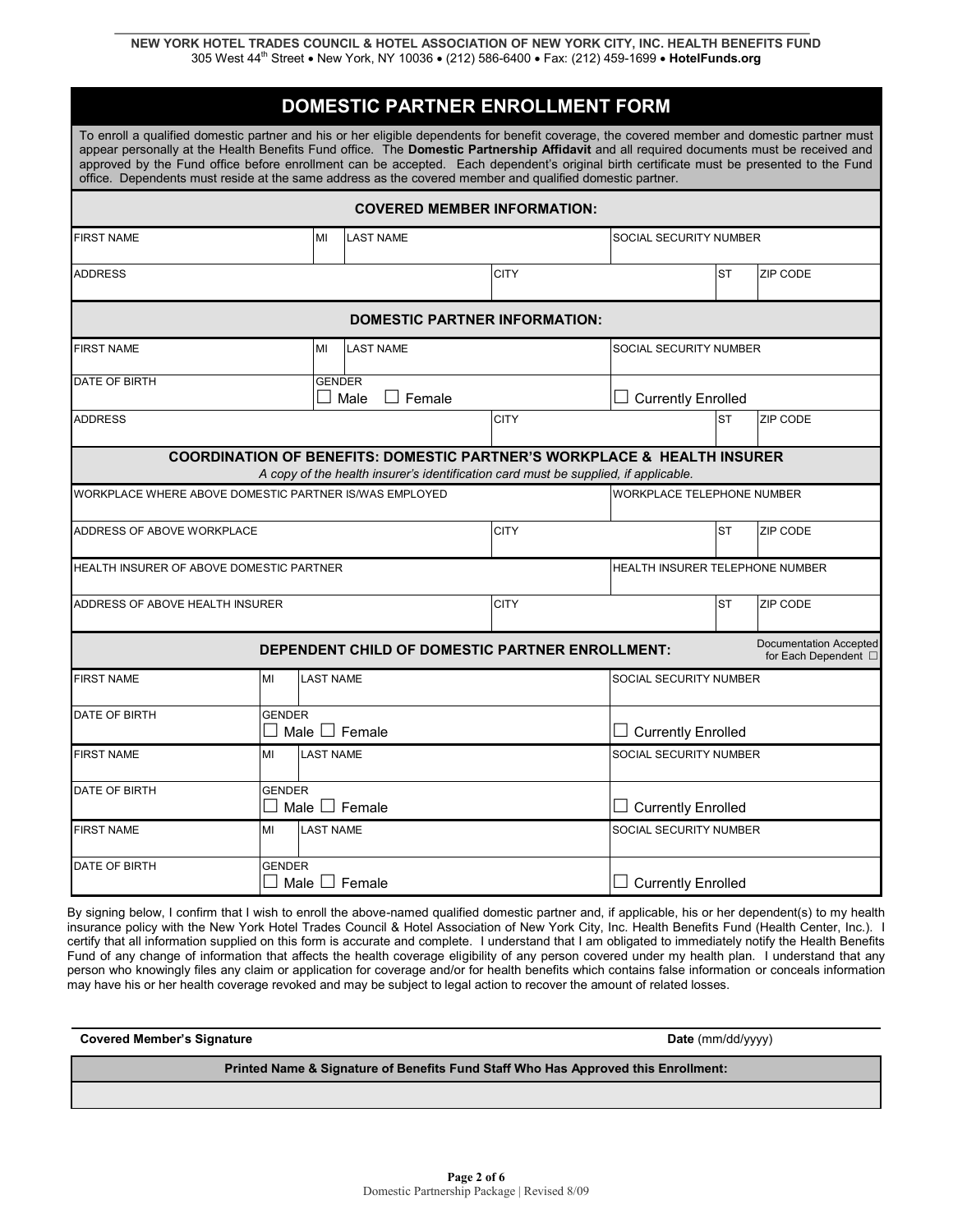### **COVERED MEMBER OBLIGATION TO NOTIFY THE FUNDS WITH RESPECT TO CHANGE IN DOMESTIC PARTNER STATUS**

1. I agree to notify the Fund office if there is any change in our status as domestic partners which would change our eligibility for Fund benefits (for example, if we cease to reside together or if we are no longer each other's sole domestic partner).

I will notify the Fund office within fifteen (15) days of such change by filing a Statement of Domestic Partnership Termination (see last page of this affidavit), affirming that the domestic partner status has ended and that a copy of this statement has been mailed to the domestic partner by the Covered Member.

## *I understand that if I do not inform the Fund office on a timely basis of any change in our status as domestic partners, the Fund will have the right to recover from myself or my domestic partner for any damages incurred for reimbursement of the costs for health services provided.*

2. After such termination, I understand that a subsequent Affidavit of Domestic Partnership cannot be filed until six (6) months after a Statement of Domestic Partnership Termination has been filed with the Fund. The six-month waiting period will be waived only if another affidavit is filed for the same domestic partner, who is a signatory to this Affidavit.

**Covered Member's Signature Date** (mm/dd/yyyy)

# **ADDITIONAL ACKNOWLEDGEMENTS**

We have provided the information in this Affidavit for use by the Fund for the sole purpose of determining our eligibility for domestic partnership coverage. No third parties shall have any rights under this Affidavit.

*Property and Other Implications: Please be advised that some courts have recognized non-marriage relations as the equivalent of marriage for the purpose of establishing and dividing joint property. You are urged to seek appropriate legal advice before signing this affidavit.*

 $\mathcal{L}_\text{max} = \frac{1}{2} \sum_{i=1}^n \mathcal{L}_\text{max}(\mathbf{x}_i - \mathbf{y}_i)$ 

 $\mathcal{L}_\text{max} = \frac{1}{2} \sum_{i=1}^n \mathcal{L}_\text{max}(\mathbf{x}_i - \mathbf{y}_i)$ 

 $\mathcal{L}_\text{max} = \frac{1}{2} \sum_{i=1}^n \mathcal{L}_\text{max}(\mathbf{x}_i - \mathbf{y}_i)$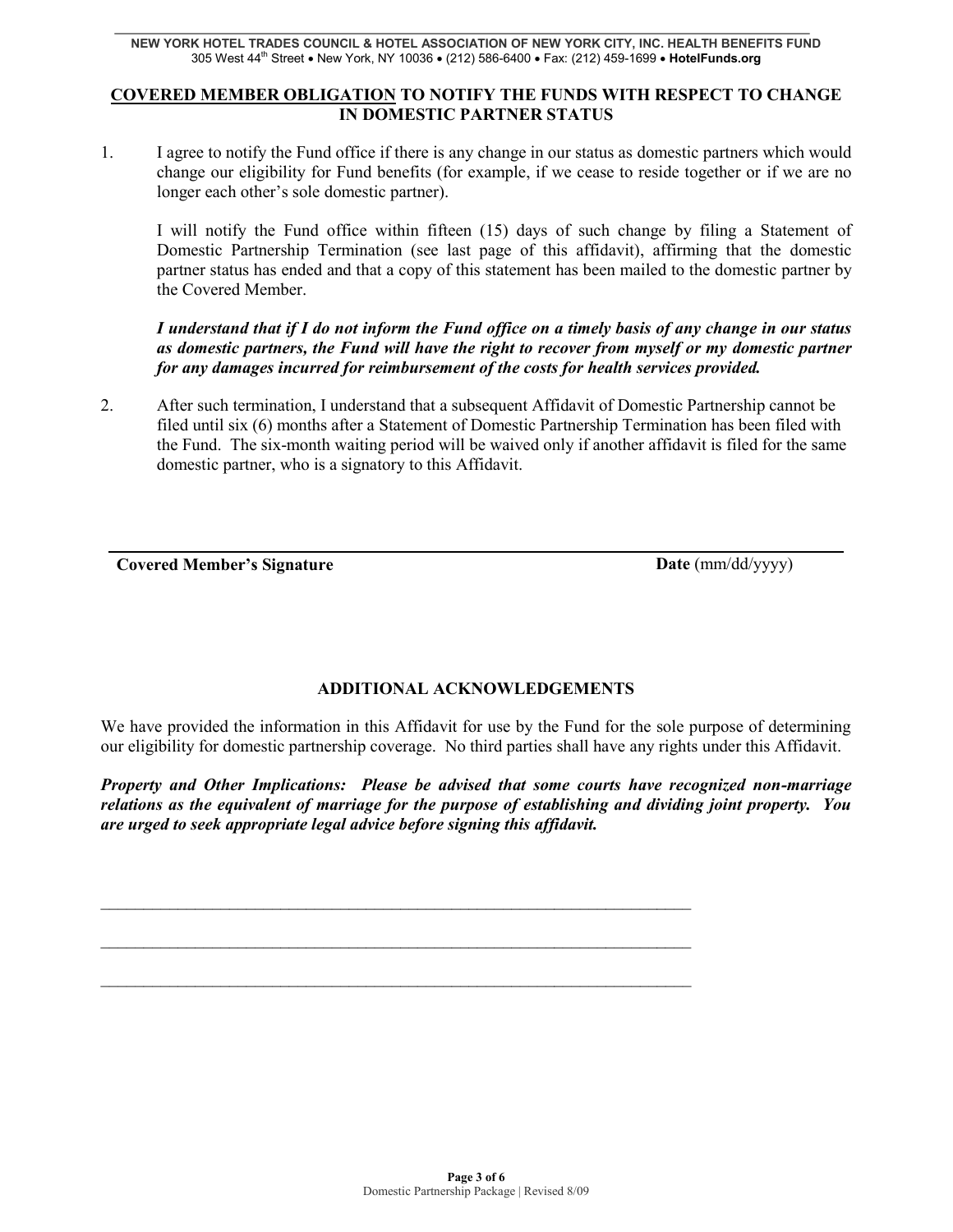# **PROOF OF RESIDENCY AND FINANCIAL INTERDEPENDENCE**

Qualified domestic partners must prove that they have resided together for at least six months prior to the submission of this affidavit and that they are currently financially interdependent. Any dependent children being enrolled for coverage have also met this residency and financial interdependence requirement.

Check each document that is being presented.

| 1.) Required of Both Individuals:                                                                                                |                                                                                                                                                                                                                                                                                                                                                                                                                                                        |  |  |  |  |  |  |
|----------------------------------------------------------------------------------------------------------------------------------|--------------------------------------------------------------------------------------------------------------------------------------------------------------------------------------------------------------------------------------------------------------------------------------------------------------------------------------------------------------------------------------------------------------------------------------------------------|--|--|--|--|--|--|
| 0                                                                                                                                | State-issued drivers license or state-issued ID card showing the same address for both individuals                                                                                                                                                                                                                                                                                                                                                     |  |  |  |  |  |  |
| 2.) Required of All Dependents:                                                                                                  |                                                                                                                                                                                                                                                                                                                                                                                                                                                        |  |  |  |  |  |  |
|                                                                                                                                  | Social Security card or Individual Taxpayer Identification Number (ITIN)                                                                                                                                                                                                                                                                                                                                                                               |  |  |  |  |  |  |
| 3.) Plus Any Two of the Following (Showing Both Persons' Names):                                                                 |                                                                                                                                                                                                                                                                                                                                                                                                                                                        |  |  |  |  |  |  |
| □                                                                                                                                | Jointly executed lease or mortgage loan, property title or other joint real estate holdings                                                                                                                                                                                                                                                                                                                                                            |  |  |  |  |  |  |
| □                                                                                                                                | Evidence of joint applicants/signers of a commercial loan, other than mortgage                                                                                                                                                                                                                                                                                                                                                                         |  |  |  |  |  |  |
| □                                                                                                                                | Executed wills naming each other as beneficiary, noting relationship                                                                                                                                                                                                                                                                                                                                                                                   |  |  |  |  |  |  |
| □                                                                                                                                | Evidence of Joint ownership of an automobile                                                                                                                                                                                                                                                                                                                                                                                                           |  |  |  |  |  |  |
| If only one of the four items identified in section 3 directly above can be provided, then two<br>of the following are required: |                                                                                                                                                                                                                                                                                                                                                                                                                                                        |  |  |  |  |  |  |
|                                                                                                                                  | Joint utility bill, evidencing the same name and address of both individuals with a service<br>□<br>location of the same address                                                                                                                                                                                                                                                                                                                       |  |  |  |  |  |  |
|                                                                                                                                  | Joint bank account<br>□                                                                                                                                                                                                                                                                                                                                                                                                                                |  |  |  |  |  |  |
|                                                                                                                                  | Joint Credit Card                                                                                                                                                                                                                                                                                                                                                                                                                                      |  |  |  |  |  |  |
| $\Box$                                                                                                                           | Same-sex partners providing evidence of legal marriage in a state recognizing same-sex marriage<br>may provide evidence of such marriage, along with items number 1 and 2 in order to satisfy their<br>application requirements. Submission of these documents will eliminate your need to recertify each<br>year. (Benefit eligibility, limitations, and exclusions for same-sex marriage will be based upon the<br>Federal Defense of Marriage Act.) |  |  |  |  |  |  |

**(Please provide an original plus a photocopy of all documents. The original documents will be returned to you).** 

| <b>Benefits Fund Staff Use Only</b> |  |  |  |  |  |  |
|-------------------------------------|--|--|--|--|--|--|
|                                     |  |  |  |  |  |  |
|                                     |  |  |  |  |  |  |
| ff Who Has Received Above Documents |  |  |  |  |  |  |
|                                     |  |  |  |  |  |  |

**Signature of Staff Who Has Received Above Documents Date** (mm/dd/yyyy)

**Print Name of Sta**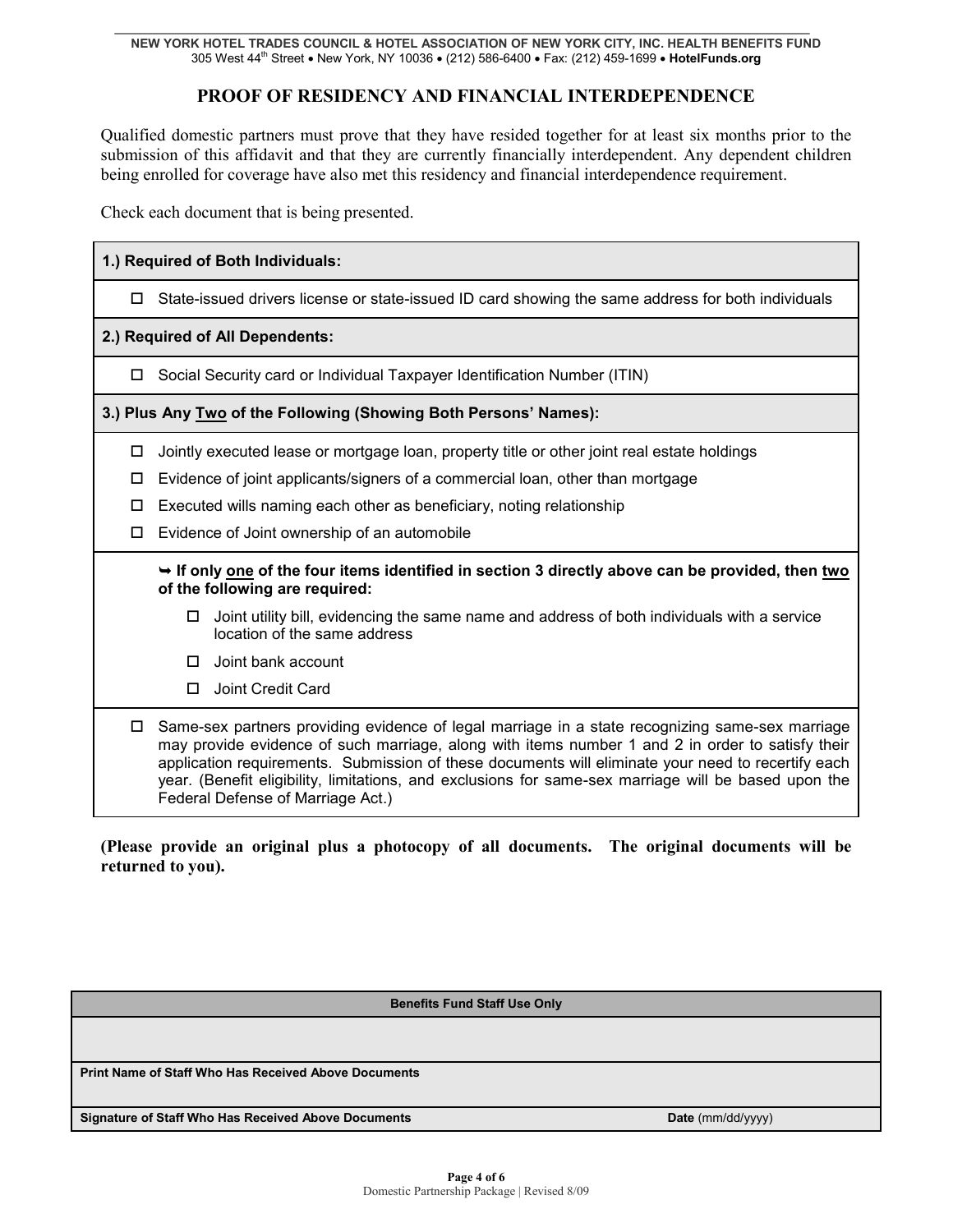### **DOMESTIC PARTNERSHIP AFFIDAVIT**

We hereby submit this affidavit under sworn oath that we are domestic partners, as defined within this document, and have met or exceeded the following criteria for eligibility of benefits coverage as domestic partners under the Health Benefits Fund:

- **1.)** We are each other's sole domestic partner and intend to remain so indefinitely.
- **2.)** Neither of us is currently married, nor are we registered as a domestic partner of anyone else.
- **3.)** We are at least eighteen (18) years of age and mentally competent to consent to this contract.
- **4.)** We are not related by blood closer than that which would otherwise prohibit legal marriage in the State of New York (or in the state in which we legally reside).
- **5.)** We currently reside together exclusively in the same residence and have done so for at least six months prior to the date we signed the original preliminary enrollment form.
- **6.)** Our relationship is one of mutual support, caring and commitment.
- **7.)** We are committed to each other's common welfare, are jointly responsible for common expenses and have done so for at least six months.
- **8.)** We certify that we have read the required enrollment, re-enrollment, termination and the Fund's rules on Coordination of Benefits and agree to abide by them.

We the undersigned submit this sworn affidavit certifying that the information in this affidavit for domestic partner coverage is current, accurate and true. We further acknowledge our joint and individual obligations related to this extension of coverage and agree to fully comply with all items contained in this affidavit.

We further acknowledge that submitting false information is illegal, and that if we have supplied false information we acknowledge that we will be solely responsible for all costs associated with the provision of any and all care and services provided under the domestic partner benefit.

We have read and understand this affidavit and have been given the opportunity to ask questions regarding its content.

| Covered Member's Printed Name                           | Domestic Partner's Printed Name |             |  |  |
|---------------------------------------------------------|---------------------------------|-------------|--|--|
| Covered Member's Signature                              | Domestic Partner's Signature    |             |  |  |
| Date                                                    |                                 |             |  |  |
| State of New York )<br>$)$ SS.:<br>County of New York ) |                                 |             |  |  |
| Subscribed and sworn to (or affirmed) before me this    | day of                          | , 200<br>by |  |  |
| Name of Notary                                          |                                 |             |  |  |

Signature of Notary